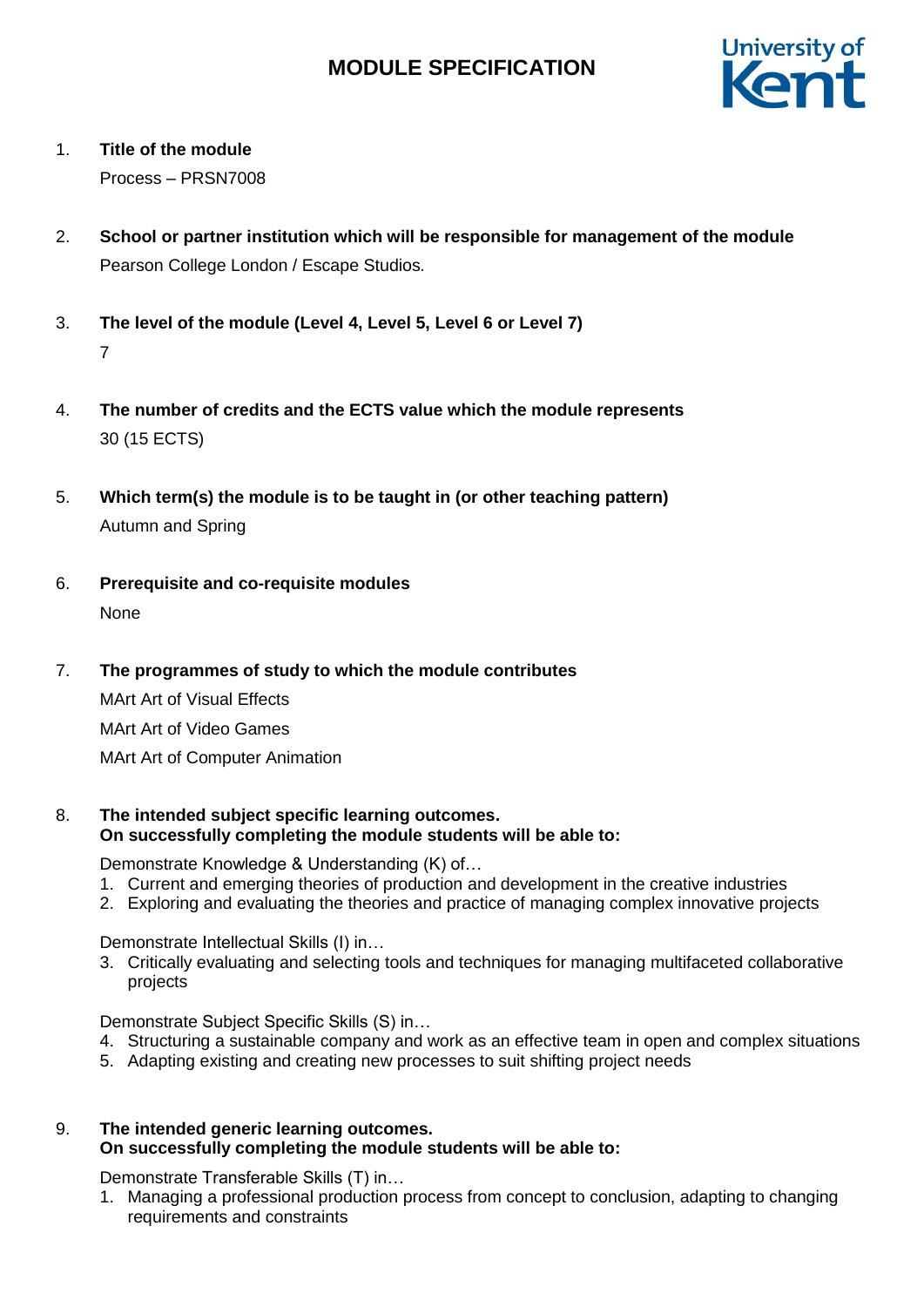

2. Collaborating with peers, reflecting and giving feedback on a work and interpers improve practice

## 10. **A synopsis of the curriculum**

This module is all about understanding, engaging in, and redefining the production or development process. As the digital products, services, and experiences that we create, evolve; the roles that people take in teams, change; and the shapes of the businesses that we run, shift: we need adaptable working processes to accommodate all of this change.

No matter what area of the creative industries you work in, agile production and development in a global context is becoming increasingly essential. Faster design and development cycles and greater demands from clients are now the norm, individuals and companies need to use and apply state-ofthe-art tools and processes for structuring teams and managing workflow.

In this module students will be expected to structure their company's working process to maximise effectiveness and wellbeing. They will present their working methodology along with their product, and reflect on the benefits and drawbacks of the process they have devised.

Through inspirational lectures and seminars, and weeks of experimentation, success, and failure, students and teams will learn how to structure and implement an innovative production process to ensure deadlines are met and great work is done.

Keywords: Process, structure, agile, management, production, tools, collaboration

Outline syllabus:

- Project management theories
- Project management tools
- Agile development tools
- Team reflection and feedback methods

## 11. **Reading list (Indicative list, current at time of publication. Reading lists will be published annually)**

*Learning Agile: Understanding Scrum, XP, Lean, and Kanban*, Andrew Stellman, O'Reilly Media (2014)

*Creating Effective Teams: A Guide for Members and Leaders*, Susan Wheelan, SAGE Publications (2015)

*Organizational Culture and Leadership*, Edgar Schein, John Wiley & Sons (2010)

*The Fifth Discipline: The art and practice of the learning organization*, Peter Senge, Random House Business (2006)

<https://www.gov.uk/service-manual/agile>

<https://slack.com/>

<https://asana.com/>

<http://toolbox.hyperisland.com/>

<http://www.businessballs.com/>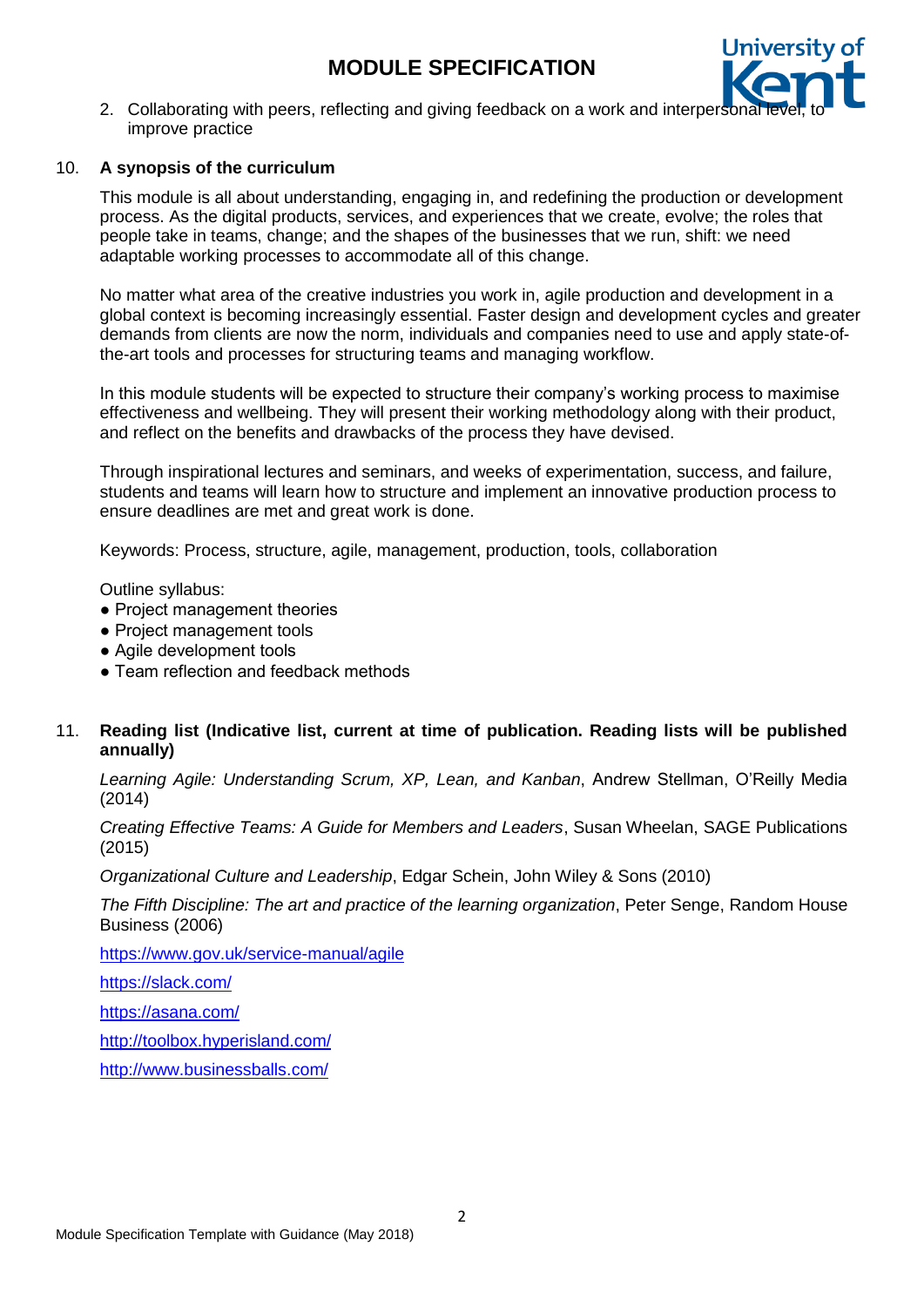

## 12. **Learning and teaching methods**

Learning and teaching takes place through four key modes of delivery. These provide a blend of technical skills training, exploration of theory and praxis, application in the studio, and self-directed study and development time. The balance differs depending on the type of module.

This module takes place almost exclusively in a studio environment. Knowledge, skills and understanding are supported by tutorials, and advanced through practice-based learning, experimentation and reflection.

- . Skills Sessions c. 0 hrs
- . Tutorials c. 40 hrs
- Studio Time c. 260 hrs
- Self-Directed c. 0 hrs
- Total 300 hours

## 13. **Assessment methods**

13.1 Main assessment methods

Formative assessment will be provided throughout the module.

This module is delivered across the whole stage. Given the integrated nature of the modules, students are assessed on each of the four core modules at the end of each phase of their projects (explore, ideate, accelerate, incubate).

## **Assignment 1: Explore (25%)**

As a group, students produce and present research and initial proposals for the project at a Studio Crit, identifying their individual contributions with respect to the theory and techniques of their craft. This must include detailed research into the process and technique aspects setting the work in context of the current state-of-the-art theory and practice for the chosen field, along with extensive evaluation of alternatives processes and project management options.

### **Assignment 2: Ideate (25%)**

The groups produce and present a full proposal for the next stage of development at a Studio Crit, including a comprehensive management, communication and monitoring approaches appropriate to the nature of the project, including details of the how these will be supported and implemented.

### **Assignment 3: Accelerate (25%)**

In their teams, students present the current state of the project at a Panel Crit, including evaluations of process management approaches and any adaptations relative to the original proposal, together with a full set of recommendations for the next phase.

### **Assignment 4: Incubate (25%)**

Students present their final project outcome in the context of the management, monitoring and communication techniques used. They will demonstrate how they have met each of the learning outcomes required and offer proposals for how the future development of the project may be managed.

#### 13.2 Reassessment Methods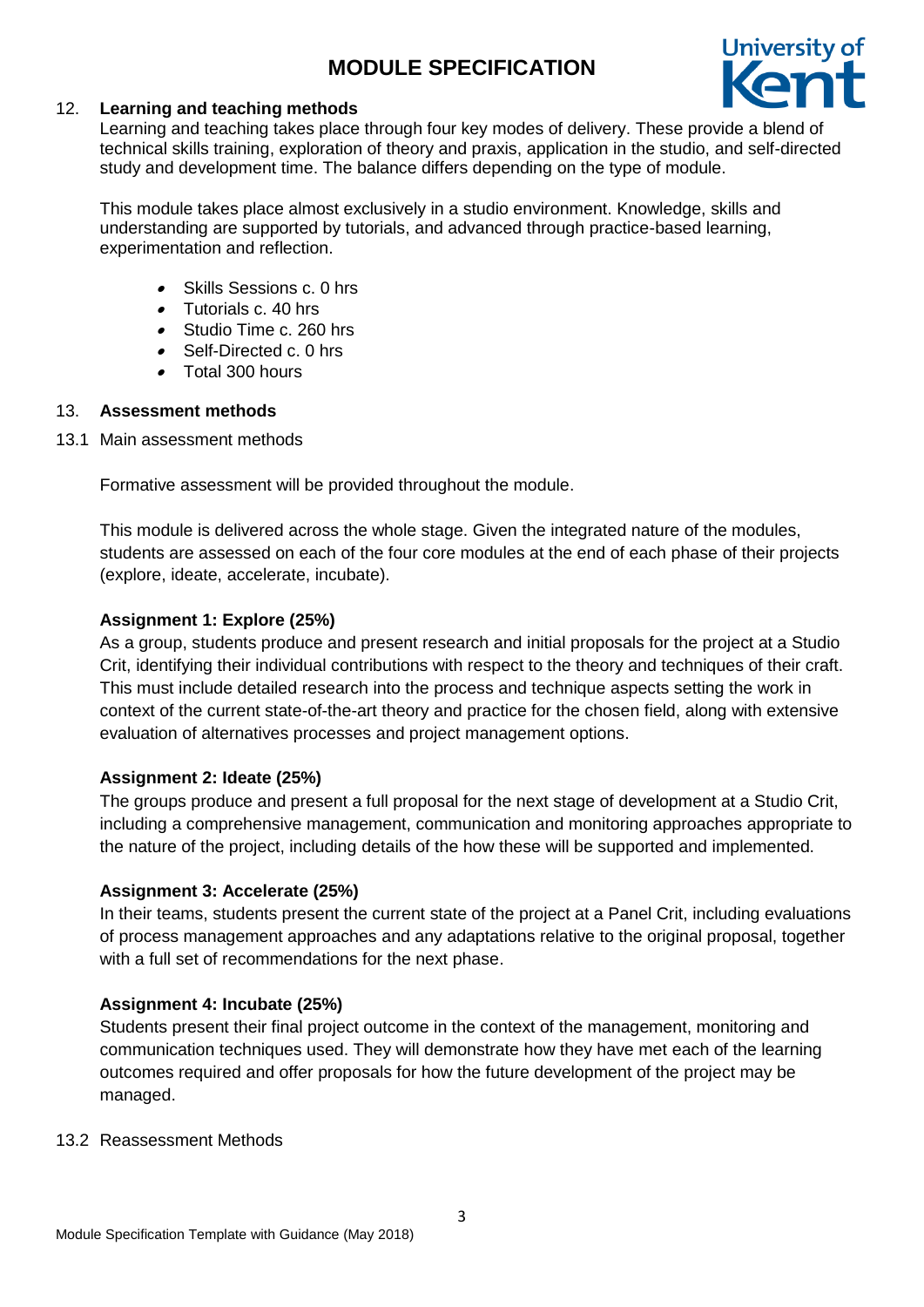

## 14. **Map of module learning outcomes**

| <b>Module learning</b><br>outcome | 8.1 | 8.2 | 8.3 | 8.4 | 8.5      | 9.1 | 9.2 |
|-----------------------------------|-----|-----|-----|-----|----------|-----|-----|
| Learning/ teaching<br>method      |     |     |     |     |          |     |     |
| <b>Skills Sessions</b>            |     |     |     |     |          |     |     |
| Tutorials                         | X   | X   | X   | X   | $\times$ | X   | X   |
| <b>Studio Time</b>                | X   | X   | X   | X   | X        | X   | X   |
| Self-Directed                     |     |     |     |     |          |     |     |
| <b>Assessment method</b>          |     |     |     |     |          |     |     |
| <b>Explore</b>                    | X   | X   | X   | X   |          |     | X   |
| Ideate                            |     | X   | X   |     | X        |     | X   |
| Accelerate                        |     |     |     | X   | X        | X   | X   |
| Incubate                          |     |     |     | X   | X        | X   | X   |

## 15. **Inclusive module design**

The Collaborative Partner recognises and has embedded the expectations of current equality legislation, by ensuring that the module is as accessible as possible by design. Additional alternative arrangements for students with Inclusive Learning Plans (ILPs)/declared disabilities will be made on an individual basis, in consultation with the relevant policies and support services.

The inclusive practices in the guidance (see Annex B Appendix A) have been considered in order to support all students in the following areas:

- a) Accessible resources and curriculum
- b) Learning, teaching and assessment methods

## 16. **Campus(es) or centre(s) where module will be delivered**

Pearson College London / Escape Studios.

### 17. **Internationalisation**

The Creative Industries are by their nature international disciplines, and learning resources, materials and directed learning will include resources, examples and case studies from across the world.

## 18. **Partner College/Validated Institution**

Escape Studios, Pearson College London

## 19. **University School responsible for the programme**

Engineering & Digital Arts